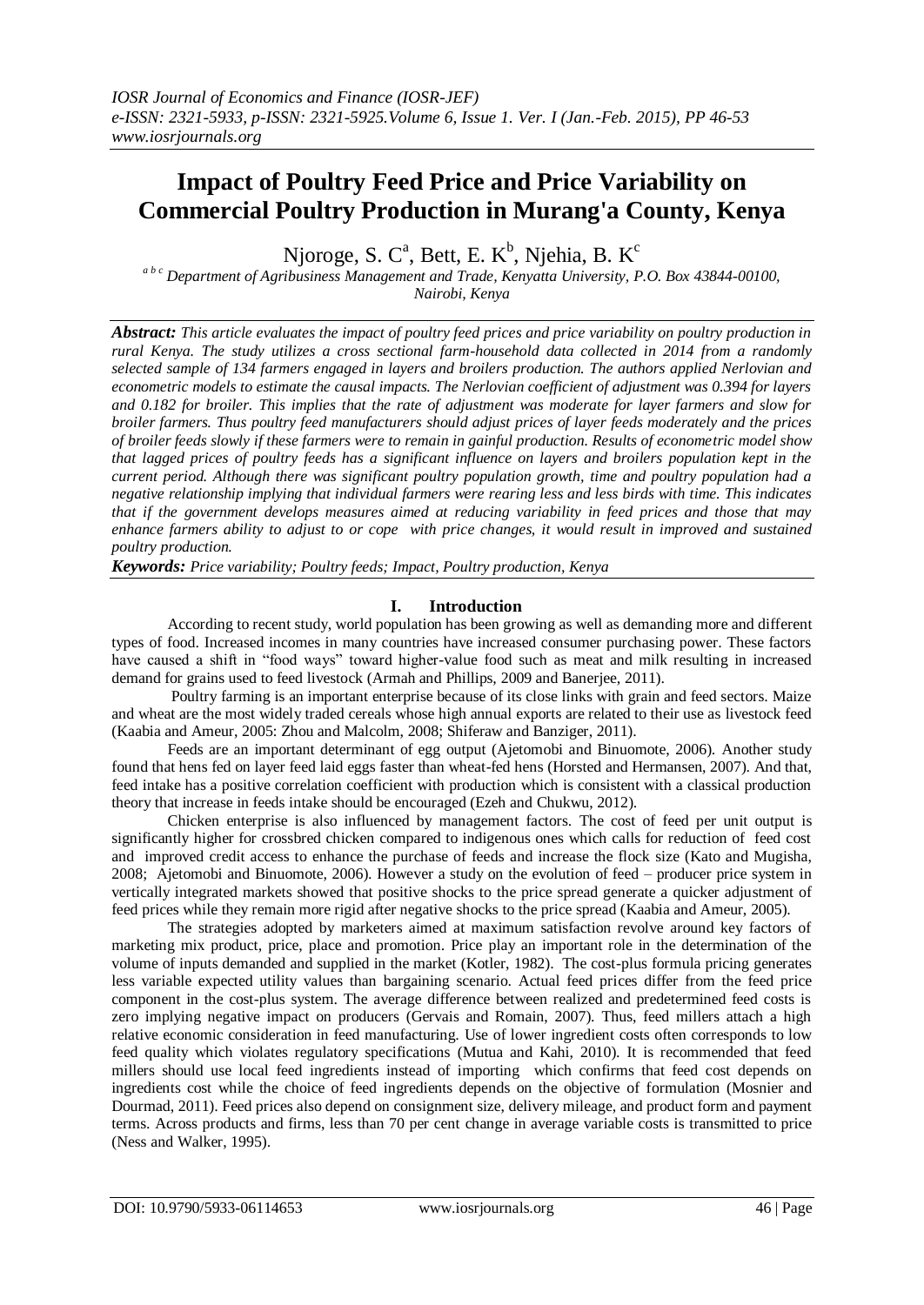Vertical integration is an emerging strategy in Nigeria where most privateers are producing own feed rather than purchasing commercial packaged feed due to rising production costs. But it is advisable for farmers in broiler production to use commercial feed than privately produced feed as it is more productive and profitable (Bamiro and Shittu, 2009). About 40% of farmers compound their own feeds, 60 % purchase feeds from registered feed millers while more than two-thirds (71%) lack access to credit facilities (Ajetomobi and Binuomote, 2006)

Recently, the performance of the livestock industry in Nigeria has fallen below expectation due to high feed cost arising from; fluctuations in feed supplies, rising prices of ingredients, poor feed quality (adulterated feed) and inefficiency in production (Olatunji and Ifeanyi-obi; Ashagidigbi and Adesiyan, 2011)). These farmers experience high risk and uncertainty during periods of inflation whose effect is non-neutral impacting on price variability (Ukoha, 2007).

The role and importance of poultry in rural livelihoods has emerged as a critical issue after the recent outbreaks of poultry diseases in Africa and Asia (Baba, 2006; WPSA, 2007). Agriculture sector in Kenya contributes directly 26% of GDP and 60% of the export earnings. It contributes a further 27% of the country's GDP through links with other sectors. More so, about 80% of the population live in the rural areas and derive their livelihood largely from agriculture. The livestock sub - sector contributes about 12% of Kenya's GDP, 40% to agricultural GDP and Employs 50% of Agricultural labour force (GOK, 2014).

In Kenya population density is high and the area of agricultural land per household is only about half the average for the whole of Sub-Saharan Africa. More so, poultry production is relatively important as poultry meat production provides a cheap source of protein and is second to beef. The population of poultry grew by nearly 3% annually over the last 20 years, with very limited state support. However, all the commercial broilers are produced in Nairobi and Central Provinces, close to the capital city; while egg production is a little less centralized with significant numbers of layers in Coastal and Nyanza Province (FAO, 2000; GOK, 2001). Layers and broilers are estimated to make up 23 percent of the total Kenyan chicken population, where number of layers constitute 9.6% while broilers 13.4%. However, 93% of broilers are located in Nairobi and Central Provinces while over half the layers are raised within the same area (Upton, 2000).

The production systems for hybrids (broilers and layers) vary from large scale fully integrated systems  $(3000 - over 10,000 \text{ birds})$  to medium and small-scale systems  $(500 - 3000 \text{ birds})$ . The poultry industry provides food, income, employment and contributes 1.6% to the agricultural GDP. Poultry population in Kenya is estimated to be 29 million chickens. However, the true value of the poultry industry contribution to the entire economy is unknown due to limited data on the linkages (Mwanzia, 2010; GOK, 2004).

Manufactured poultry feeds production vary with seasons due to the relative availability of raw materials, the low quality of feed ingredients and the high cost of imported ingredients such as; premixes, amino acids and vitamins (GOK, 2001). Approximately 70% of the feeds produced in Kenya are poultry feeds (Mwanzia, 2010). Manufacturing of animal feeds influences livestock productivity, farm business, economic growth and environmental management (Mutua and Kahi, 2010). Poultry feeds production trends in metric tons in Kenya increased from 116,888 in 1989 to 177,236 in 1997 (GOK, 2001). The high cost of ingredients and low quality of feeds has been a major impediment to profitability of commercial livestock production. And that, when birds are well-fed, marketing plan becomes easier (Ndegwa et al, 2012). However, price risk is one of the most important components of risk faced by rural households in particular but not solely in developing countries (FAO, 2010).

Since the advent of liberalization of the economy, farmers in Kenya continues to experience variations in retail feed prices which hinder their production capacity. The government role in price determination has remained regulatory; through issuance of licenses of poultry feed businesses. Through the Kenya National bureau of Standards (KEBS), the government regulates the quality of poultry feeds (GOK, various years). The government also imposes tax on feeds, where the current Value Added Tax (VAT) is 16% according to the VAT Act 2013 (GOK, 2013).

Poultry feed prices in Murang'a county have been observed to vary with the seasons where prices are inversely proportional to national grain production levels. The challenges of high feed costs and poor quality feed have been identified to affect the poultry business. Poultry farmers are scaling back chicken production as a result of the soaring costs of feed ( DAO, 2012).Thus, farmers need to access affordable inputs to revitalize the agricultural sector in line with vision 2030 (GOK, 2001).

Although an extensive empirical literature exists on livestock feed prices and poultry production (e.g. FAO, 2000; Kailikia, 1992; Mutua and Kahi, 2010; Ndegwa et al, 2012), there still substantial information unknown about poultry feed prices and poultry production. Also, in spite of the observed poultry feed price variability and its impact on production and the potential of adopting measures to reduce it, there is lack of empirical evidence to support the propositions. Theoretically, adopting measures that enable poultry farmers to adjust to or cope appropriately to changing feed prices provides potential benefits for accessing affordable feeds and proper resource allocation. Measures taken to improve productivity will have spill-over benefits for other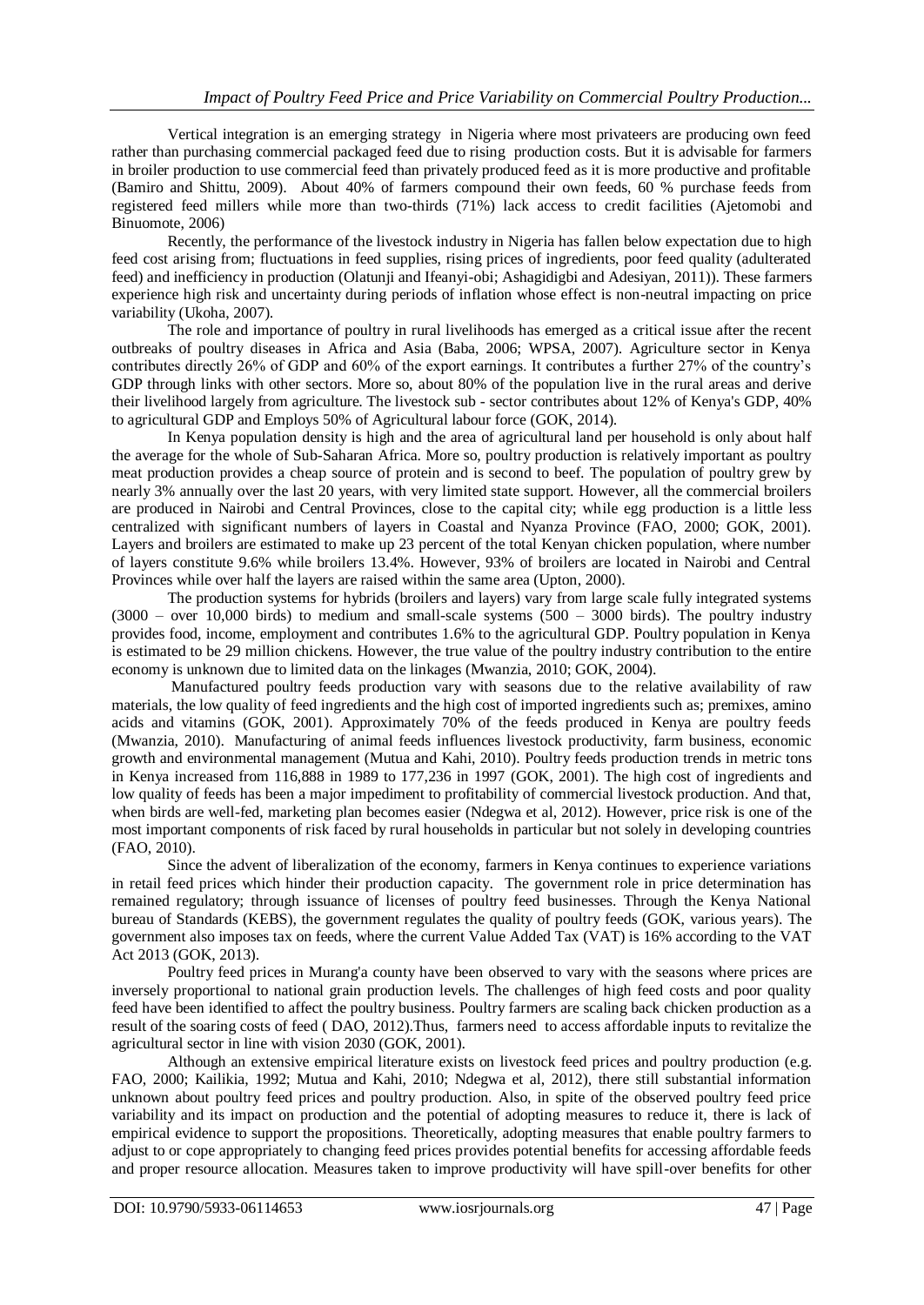poultry producers and consumers of poultry products. Based on these effects, fluctuation in prices may have important implications for reasons of resource allocation as well as consumer and producer welfare. First, volatility may have a negative impact at the macroeconomic level of growth and poverty. Second, commodity price volatility may also impact household decisions, farmers and the government (Rodrik, 1999).

There exists limited empirical evidence to either confirm or refute the hypotheses that poultry feeds price variability confers negative effect on layers and broilers production. Incorporating these price volatility impacts in the analysis could help understand the actual impact of current feed price variability on smallholder poultry farmers. Therefore this article determines the (i) rate at which poultry farmers are adjust to changing feed prices and (ii) the impact of price variability on the population of layers and broilers reared by poultry farmers.

By addressing these objectives, the contribution of this article to the literature is twofold. First, there is limited empirical evidence to test the hypothesis that poultry feeds price variability confers negative impact on poultry production. While some past studies have analysed effect of feed quality, this study investigates the impact on production of feed price variability, lagged population and time. Second, in most of previous literature on use of feeds in poultry production (e.g. Ndegwa et al, 2012), the impact of price variability and the rate at which farmers adjust to the changes is not explicitly dealt with. The farmers' decision to engage in commercial poultry production and therefore use manufactured feeds is not a random event and depends on a number of observable and unobservable factors. This article uses instrumental variable econometric techniques and Nerlovian model. Third, the article uses a sample data set collected through a cross-section farm household survey which heavily relied on recall.

The remainder of the article is structured as follows; Section 2 presents the methodology and analytical techniques. Section 3 presents estimation of results and discussions and in section 4 conclusions are drawn and some further implications cited.

## **II. Methodology And Analytical Techniques**

## **2.1 Survey Design and Data**

Purposive sampling procedure was used to select districts and poultry farmers. Three out of eight districts in the county (namely Kandara, Murang'a South and Murang'a East) were purposively sampled due to the predominance of poultry farming and accessibility. List of all locations with layers and broiler farmers were supplied by the DLPOs of the three districts. From this target population, systematic random sampling technique was used to select 134 layer and broiler farmer households for interviews. Data collection took place during the month of January to April 2014.The data were collected by trained enumerators supervised by the first author using structured survey questionnaires. The questionnaire was first pretested for validation in Kigumo district before commencing the survey. The survey questionnaire covered information on household members' characteristics, incomes, populations of layers and broilers; poultry feeds prices and quantities used. However, while conducting the survey the feed price figures quoted were supplemented by those of retailers and records from the ministry of livestock and fisheries development and Kenya National Bureau of Statistics.

#### **2.2 Empirical Models of Data Analysis 2.2.1 Nerlovian Adjustment Model**

To determine the rate at which poultry farmers adjust to changing levels of price, a model of Nerlovian type (Nerlove, 1979) was adopted in its simplest form. The model is based on the stock adjustment principle. It is therefore assumed that the desired level of birds population in period t say  $(Y<sub>t</sub>*)$  which depends on lagged price of feeds is given by the following long-run relationship**.**  $\ln Y_t^* = a + b \ln P_{t-1} + u_t$  (1)

Where P denotes the price of layer feeds, t is time and ln is the natural logarithm. It is assumed that the actual poultry numbers does not change immediately to  $Y_t^*$  as P changes, but it responds according to the following adjustment equation:

 $\ln Y_t - \ln Y_{t-1} = \partial (\ln Y_t^* - \ln Y_{t-1}) + \nu_t$  (2) Where the speed of adjustment ( $\partial$ ), obeys  $0 \le \partial \le 1$ 

Substituting  $\ln Y_t^* = a + \ln P_{t-1} + u_t$  into the adjustment equation adding time (t) to account for effects such as technology and policy changes in poultry and feed production the model can be expressed as:  $\ln Y_t - \ln Y_{t-1} = \partial \left[ (a + \text{blnP}_{t-1} + u_t) - \ln Y_{t-1} \right] + \ln t + v_t$ 

Rearranging we find  $ln Y_t = (\partial a) + (\partial b) ln P_{t-1} + (1-\partial) ln Y_{t-1} + ln t + (v_t + \partial u_t)$ Thus, the total poultry production function estimated is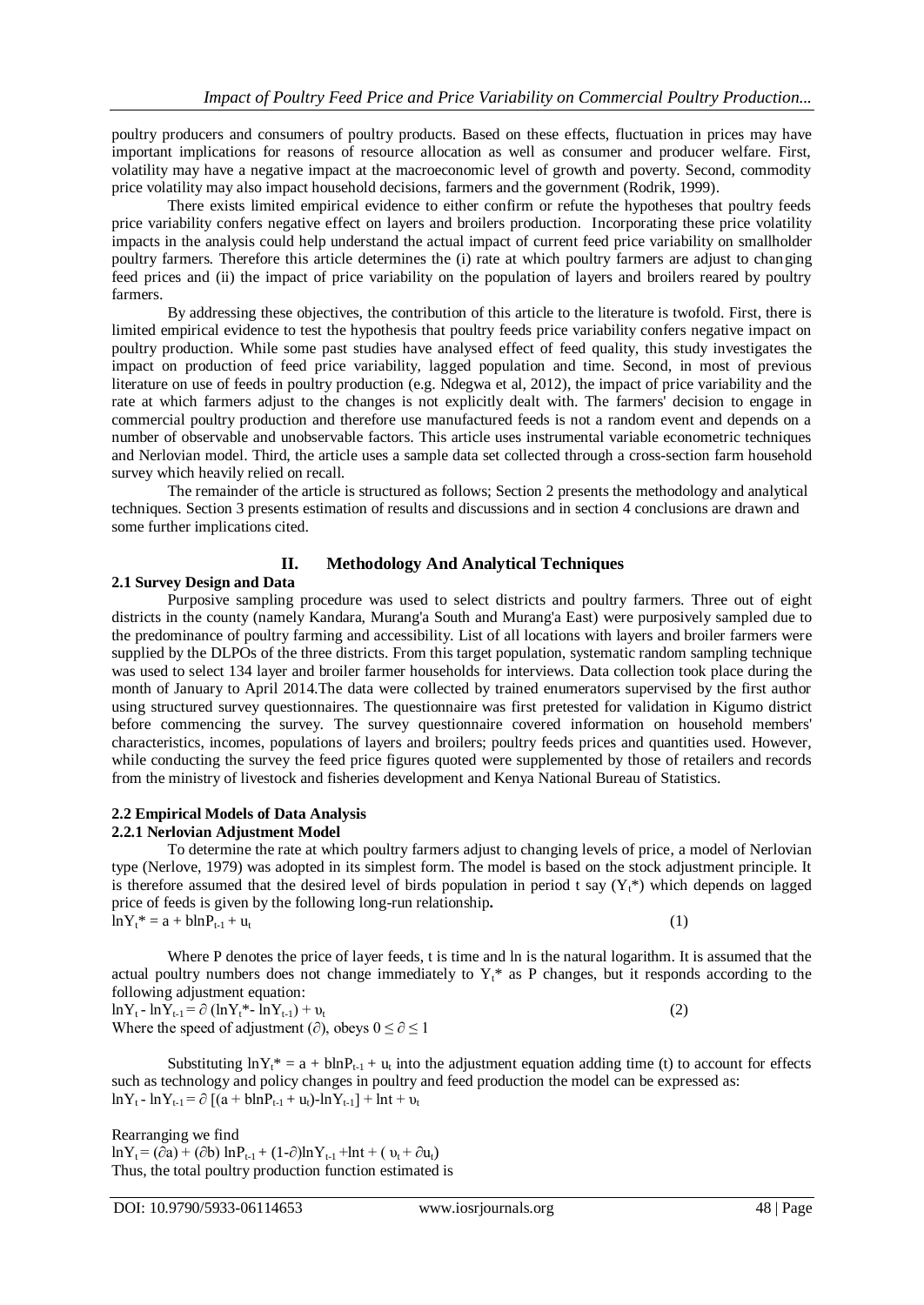$\ln Y_t = A_0 + A_1 \ln P_{t-1} + A_2 \ln Y_{t-1} + A_3 \ln t + W_t$  (3) Where,  $A_0 = \partial a$ ;  $A_1 = \partial b$ ;  $A_2 = (1-\partial)$  and  $W_t = v_t + \partial u_t$ 

The coefficient ∂ is known as the Nerlovian coefficient of adjustment and is based on the Hick's price elasticity of expectations. It indicates how fast the farmers are adjusting to their production expectations. The value of ∂ indicates whether farmers are adjusting slowly or quickly to changes in feed prices and other factors (Barmon and Chaudhury, 2011). A<sub>i</sub>'s are parameters. With a log-linear specification like this, the parameters represent short-run elasticities with respect to that variable. Long-run elasticities were calculated as follows (Sadoulet and de Janvry, 1995):

$$
\epsilon_i = \ \frac{\epsilon^{sr}}{1 - A_1}
$$

 $\varepsilon^{sr}$  = short-run elasticity and A<sub>1</sub> is the coefficient for the lagged dependent variable.

## **2.2.1.1Test of Autocorrelation**

In this partial adjustment model, the error term does not involve any autoregressive scheme in the u's. In the present model, the disturbance term has no direct connection with its own previous values, so that we may assume that the new error term  $(v_t + \partial u_t)$  is not autocorrelated (Greens 2008; Koutsoyiannis, 1988). The Durbin-Watson statistic (the d statistic) was used to test the assumption of independence of errors. The value of DW statistic ranges from 0 to 4. If d = 2, there is no autocorrelation. Thus if from the sample data  $d^* \approx 2$  we accept there is no autocorrelation in the function. If  $d = 0$  there is perfect positive autocorrelation. If  $d = 4$  there is perfect negative autocorrelation. As a general rule of thumb, the residuals are not correlated if the D-W statistic range is 1.5 to 2.5. The Durbin-Watson statistic was 1.899 and 2.304 for layers and broilers equation respectively, the DW value for both the layers and broilers fell within the acceptable range. Thus, there was no autocorrelation.

#### **2.2.2 Linear Regression Model**

The regression model involves the estimation of determinants of poultry flock size. Flock size refer to the population of layers and broilers in numbers kept by individual farmers. The following functional forms of simple and multiple regression equations were considered:

| $Y_t^* = f(P_{t-1})$                                                                                                                   | (4)        |
|----------------------------------------------------------------------------------------------------------------------------------------|------------|
| $Y_t = f(Y_{t-1}, Q_{t-1}, P_{t-1}, t)$<br>$Y_t = \beta_0 Y_{t-1}^{\beta_1} \beta_1 Q_{t-1}^{\beta_2} P_{t-1}^{\beta_3} t^{\beta_4} u$ | (5)<br>(6) |

In this model, the number of layers  $(Y_t)$  is the dependent variable while the lagged population  $(Y_{t-1})$ , price  $(P_{t-1})$  and quantity of feed consumed  $(Q_{t-1})$  were considered as the independent variables. However, the logarithmic model of the above function was run to estimate the coefficients of the regression equation as follows:

| $\ln Y_t^* = a + b \ln P_{t-1} + u_t$                                                                       |     |
|-------------------------------------------------------------------------------------------------------------|-----|
| $\ln Y_t = \beta_0 + \beta_1 \ln Y_{t-1} + \beta_2 \ln Q_{t-1} + \beta_3 \ln P_{t-1} + \beta_4 \ln t + u_t$ | (8) |
| Where: $Y_t^*$ is desired number of birds: $u_t =$ is the stochastic random error term.                     |     |

The regression model was estimated using ordinary least squares (OLS) using the computer software SPSS (version 20). In this stochastic log-linear model the slope coefficient  $\beta_n$  measures the elasticity of Y with respect to X, which is the percentage change in Y for a given (small/marginal) percent change in X. The model also assumes that the elasticity coefficient between Y and X,  $\beta_n$ , remains constant throughout, (Green, 2008 and Koutsoyiannis, 1991). The model is used in non-linear functions involving constant elasticities. The model allows the use of OLS for estimation. The estimates of  $β_1$ ,  $β_2$ ,  $β_3$  and  $β_4$  are unbiased. However, the model produces a biased but consistent estimate of  $β_0$ .

## **2.2.2.1Test for Multicollinearity**

Multicollinearity is detected by examining the tolerance for each independent variable. Tolerance is the amount of variability in one independent variable that is not explained by the other independent variables. Tolerance values less than 0.10 indicate collinearity. Collinearity was discovered in the regression output for layers where tolerance levels for lagged layers population and lagged quantity of layers mash consumed was 0.089. After omitting the collinear variables one at a time and running the regression, the better-fitted model was obtained on omitting the lagged quantity of layers mash. In this model, there was no multicollinearity and  $R<sup>2</sup>$ was 0.394.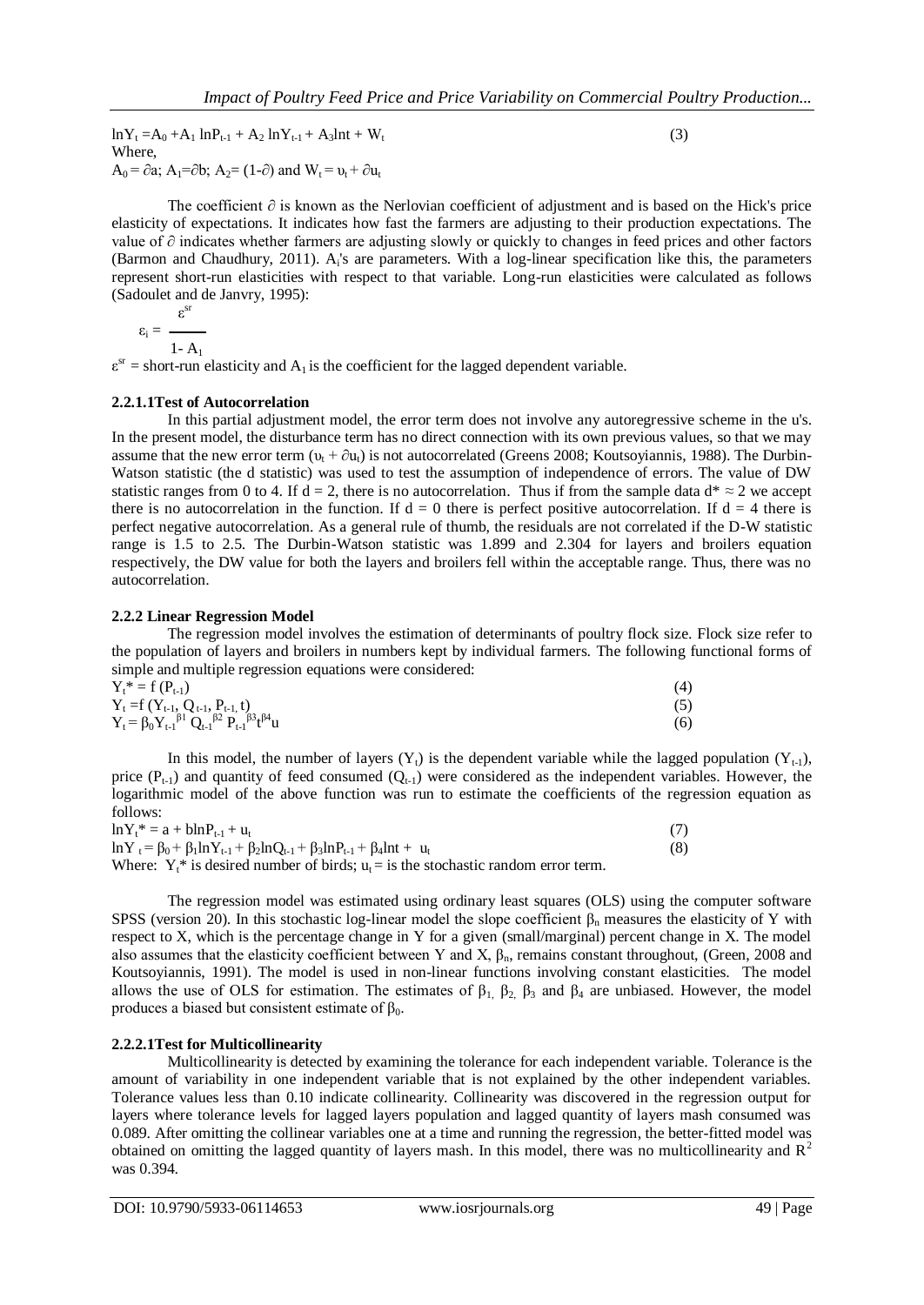# **III. Results and Discussions**

# **3.1 Poultry Production Response to Change in Poultry Feeds Price**

Table 1 presents the regression estimates of the poultry population response. The estimated coefficients for lagged price of layers mash and broiler finisher mash  $(A_1)$  and population  $(A_2)$  have the correct signs and are plausible. The estimated coefficients of lagged poultry population and retail price for both layers and broiler finisher mash were significant at the 5% level. The goodness of fit for the estimated equations as measured by  $R^2$  was fair.  $R^2$  was 0.394 for layers and 0.393 for broilers. The rate of adjustment ( $\partial$ ) for layers was 0.376 and that of broilers was 0.181. Coefficients of determination  $(R^2)$  implied that the lagged poultry population and retail price for both layers mash and broiler finisher mash explained 39.4% of variance in the layers population and 39.3% in the broilers population. The speed or coefficient of adjustment (∂) for the variables in layers was 0.376, which was less than 0.5; the speed of adjustment was moderate. The speed of adjustment for broilers production was 0.184 and was less than 0.5, the speed of adjustment to broilers production was small or sluggish. If the speed of adjustment  $\partial \ge 0.5$ , it is said to be big (Olayemi, 1998). This meant that farmers adjusted their layers population levels at a faster rate compared to broilers' as a result of changes in retail feed prices. This was explained by the fact that layer farmers sometimes even sold their birds after a sudden change in poultry feed prices before they completed their laying period unlike for the broilers.

| Table 1: Estimates of Regression Model on the Poultry Population Response (N=134) |  |
|-----------------------------------------------------------------------------------|--|
|-----------------------------------------------------------------------------------|--|

| Estimates       | Constant $(A_0)$ | $\ln P_{t-1}(A_1)$ | $ln Y_{t-1} (A_2)$ | Log time   | $\mathbf{R}^2$ |       |          | DW    |  |
|-----------------|------------------|--------------------|--------------------|------------|----------------|-------|----------|-------|--|
| Layers          | $3.638**$        | $-0.134**$         | $0.624**$          | $-0.115**$ | 0.394          | 0.376 | $-0.356$ | 1.964 |  |
|                 | (0.176)          | (0.031)            | (0.038)            | (0.063)    |                |       |          |       |  |
| <b>Broilers</b> | $0.651**$        | $0.024**$          | $0.816**$          | $0.046**$  | 0.393          | 0.184 | 0.131    | 2.075 |  |
|                 | (0.216)          | (0.013)            | (0.041)            | (0.027)    |                |       |          |       |  |
| $\sim$          | ______           |                    |                    |            |                |       |          |       |  |

Source: Field Data Analysis, 2014

Notes: (i) \*\* indicate 5% level of significance (ii) D-W indicate Durbin Watson Statistic

## **4.2 Estimates of Price Elasticities of Demand for Poultry Feeds**

Results in table 2 show that, the short-run price elasticity of demand for layers mash was -0.134; while the long-run (L/R) elasticity was -0.356. However, the short-run (S/R) price elasticity of demand for broiler finisher meal was 0.024 while the long-run (L/R) elasticity was 0.108.

| Table 2: Estimates of Price Elasticities of Demand for Poultry Feeds (N=134) |  |  |
|------------------------------------------------------------------------------|--|--|
|                                                                              |  |  |

|                                  | S/R      | Æ        | Differential |  |
|----------------------------------|----------|----------|--------------|--|
| Layers Mash                      | $-0.134$ | $-0.356$ | $-0.090$     |  |
| <b>Broiler Finisher Mash</b>     | 0.024    | 0 132    | 0.108        |  |
| Source: Field Data Analysis 2014 |          |          |              |  |

Source: Field Data Analysis, 2014

Results show that the short-run elasticity (S/R) of price for layers was -0.134, which indicated that an increase in the price of layers mash brought a small decrease in the number of layers kept. However, the longrun (L/R) elasticity of layers was -0.356; indicating that the retail price of layers mash increased rapidly in the long- run and sluggishly in the short-run resulting to a higher decrease in the number of layers kept. The estimate of short-run (S/R) elasticity of price of broiler finisher meal was 0.024. This result indicated that an increase in the price of broiler finisher mash brought a very small increase in the number of broilers reared. This is however inconsistence to the law of demand. The long-run (L/R) elasticity was 0.108 implying that the prices had increased rapidly in the long-run compared to short-run. The presence of low number of farmers keeping low stocks of broilers and the large number of farmers keeping varying number of layer birds in the study area may have explained the two scenarios.

# **3.3 Estimates of regression model**

The multiple regression models included lagged poultry population  $(Y_{t-1})$ , lagged feeds price  $(P_{t-1})$  and time trend as the independent variables, while poultry population was considered as dependent variable. The estimates of coefficients of lagged variables poultry population, feeds price and time trend on allocation of resources for poultry production are presented in Table 3.

# **3.3.1 Layers Production**

The estimated layer production equation was:

ln (layers population) =  $3.638 + 0.624$  ln (lagged Layers Population) -0.134 km (lagged retail price Layers Mash)  $-0.115*ln (time)$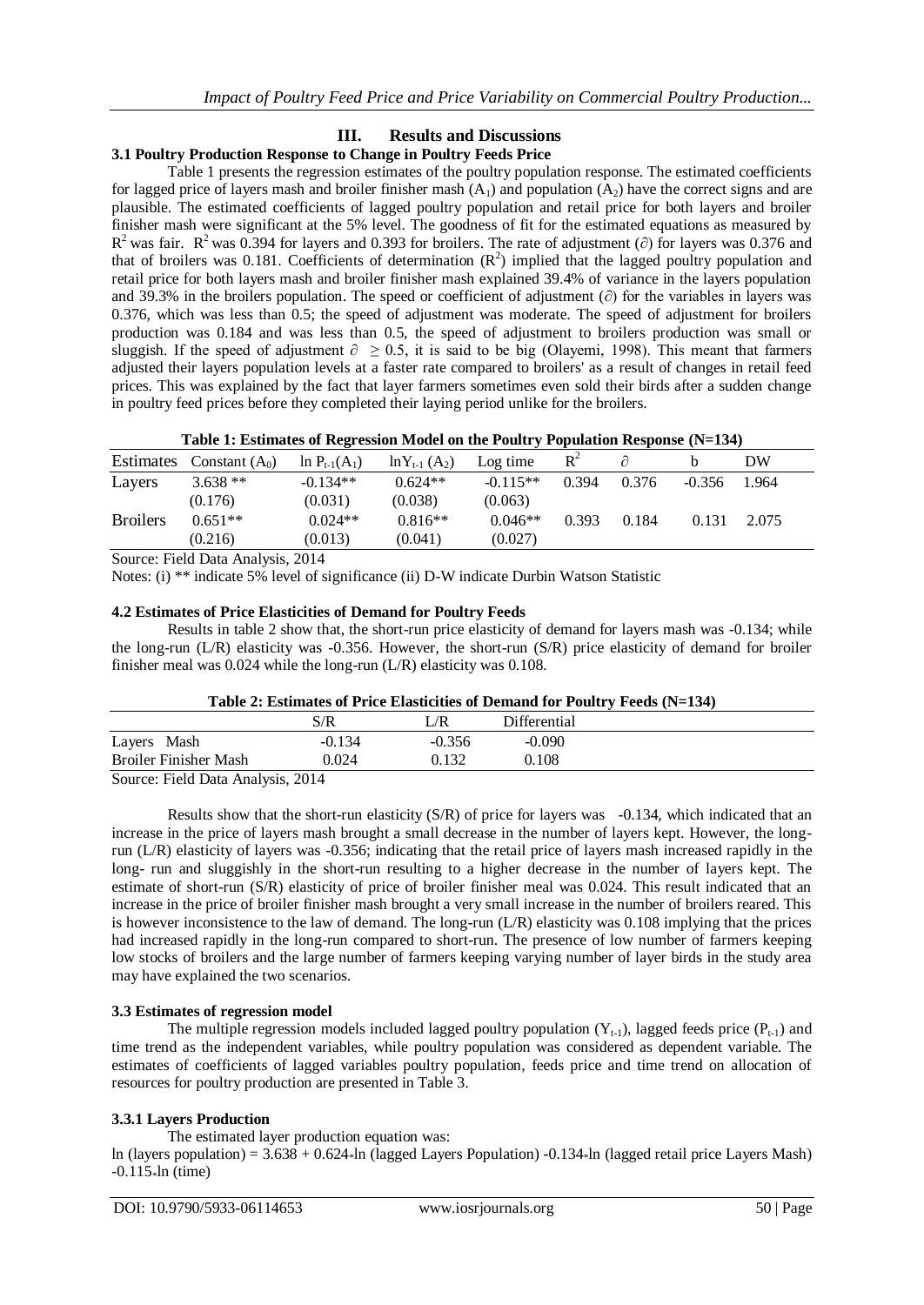The coefficients of the model are  $\beta_1 = 0.624$ ,  $\beta_2 = -0.134$ ,  $\beta_3 = -0.115$ . We conclude that one percentage change in lagged layers population, lagged retail price of layers mash per 70kg bag and time results in  $[(1.01)^{\beta1} - 1]$  \*100,  $[(1.01)^{\beta2} - 1]$  \*100 and  $[(1.01)^{\beta3} - 1]$  \*100 percentage change in layers population (YL) or 0.623%, -0.133% and -0.114% change in layers population respectively. The coefficient of multiple determination  $(R^2)$  was 39.4%. This showed that more than 39 per cent of the total variation in layers production was explained by the changes in lagged layers population, lagged retail price of layers mash and time. The t-test and F-test were used to determine the significance level of  $R^2$ , which was found significant at 5 per cent level.

# **3.3.1.1 Lagged Layers Population**

Layers production mainly depends on the feed price variability and feed quality. Fluctuations of prices reflect the imperfect conditions of marketing system. The ingredients and technology on the other hand, cause variability in feed quality. Results given in table 13 shows that all the coefficients in the regression model had the expected signs. The lagged layers population variable had significant effect on allocation of resources for layer production and all coefficients were statistically significant at 5% level. The layers population reared in any one period depends among others, the population reared in the previous periods due to resource endowment and habit formation process, which is a characteristic of human behaviour. That is the number of layers kept in the previous period positively influenced the layers population the farmer would keep in the current period. This implies that farmers in the county increased or decreased their poultry stocks in relation to the populations they had in the previous period.

# **3.3.1.2 Lagged Layers Mash Price**

The results show that the retail price of layers mash had significant impacts on the allocation of resources for layers production .The price of layers mash in the previous period had a negative influence on the number of layers the farmer would actually keep in the current period. This meant that if prices of feeds in the previous period were high farmers had a tendency of lowering their layers population in the current period.

# **3.3.1.3 Time Trend**

Time trend mainly represents the availability of suitable technology for poultry production. The coefficients of time trend in the regression models of layers had significant negative impacts on the allocation of resources for layers production. This indicated that the allocation of resources for layers production had decreased over the years. There is a negative relationship between time and layers population implying that the farmers are rearing less and less of layer birds with time.

|                 |            |              |             |                        | Table 5. Estimates of Regression Coefficients of 1 ount y 1 optiation $(15-134)$ |        |       |       |  |
|-----------------|------------|--------------|-------------|------------------------|----------------------------------------------------------------------------------|--------|-------|-------|--|
| Estimates       | Constant   | $ln Y_{t-1}$ | $lnQ_{t-1}$ | $ln P_{t-1}$           | Log time                                                                         | SЕ     | $R^2$ | DW    |  |
| Layers          | $3.638***$ | $0.624$ **   |             | $-0.134$ <sup>**</sup> | $-0.115***$                                                                      | 0.6075 | 0.394 | 1.964 |  |
|                 | (0.176)    | (0.038)      |             | (0.031)                | (0.063)                                                                          |        |       |       |  |
| <b>Broilers</b> | $0.685$ ** | $0.838***$   | $-0.018***$ | $0.013***$             | $0.045***$                                                                       | 0.3802 | 0.394 | 2.080 |  |
|                 | (0.219)    | (0.048)      | (0.021)     | (0.018)                | (0.027)                                                                          |        |       |       |  |

**Table 3: Estimates of Regression Coefficients of Poultry Population (N=134)**

Source: Field Data Analysis, 2014

Notes (a)  $Y_{t-1}$  indicate lagged poultry population ;  $Q_{t-1}$  indicate lagged quantities of poultry feeds consumed and  $P_{t-1}$  indicate lagged prices of poultry feeds (b) \*\* indicate 5% level of significance

# **3.3.2 Broilers Production**

The impact of lagged population, quantity of broiler finisher mash and time trend on the allocation of resources for broilers productions is presented in table 3. The results show that all the coefficients in the regression model had expected signs.  $\mathbb{R}^2$  for the model was 39.4% that indicated a better 'goodness of fit' of the regression plane to the sample observations. The estimated broilers production equation was:

Ln (Broilers population) =  $0.685 + 0.838$  In (lagged Broilers Population) - $0.018$  In (lagged Quantity of broiler finisher mash consumed) + 0.013\*ln (lagged retail price Broiler finisher Mash) + 0.045\*ln (time).

We conclude that one percentage change in lagged broilers population, lagged retail price of broiler finisher mash per 70kg bag , lagged retail quantity of broiler finisher mash in 70kg bags and time results in  $[(1.01)$  <sup>β1</sup>-1] \*100,  $[(1.01)$ <sup> $β2$ </sup>-1] \*100,  $[(1.01)$ <sup> $β3$ </sup>-1] \*100 and  $[(1.01)$ <sup> $β4$ </sup>-1] \*100 percentage change in broilers population (YB). That is, 0.8373%, -0.0179%, 0.0129% and 0.0447% change in broilers population respectively. The lagged broilers population, lagged quantity of broiler finisher mash lagged price of broiler finisher mash and time had significant impacts on the allocation of resources for broilers production. The coefficient of lagged quantity of broiler finisher mash had a negative sign, which indicated an upward shift in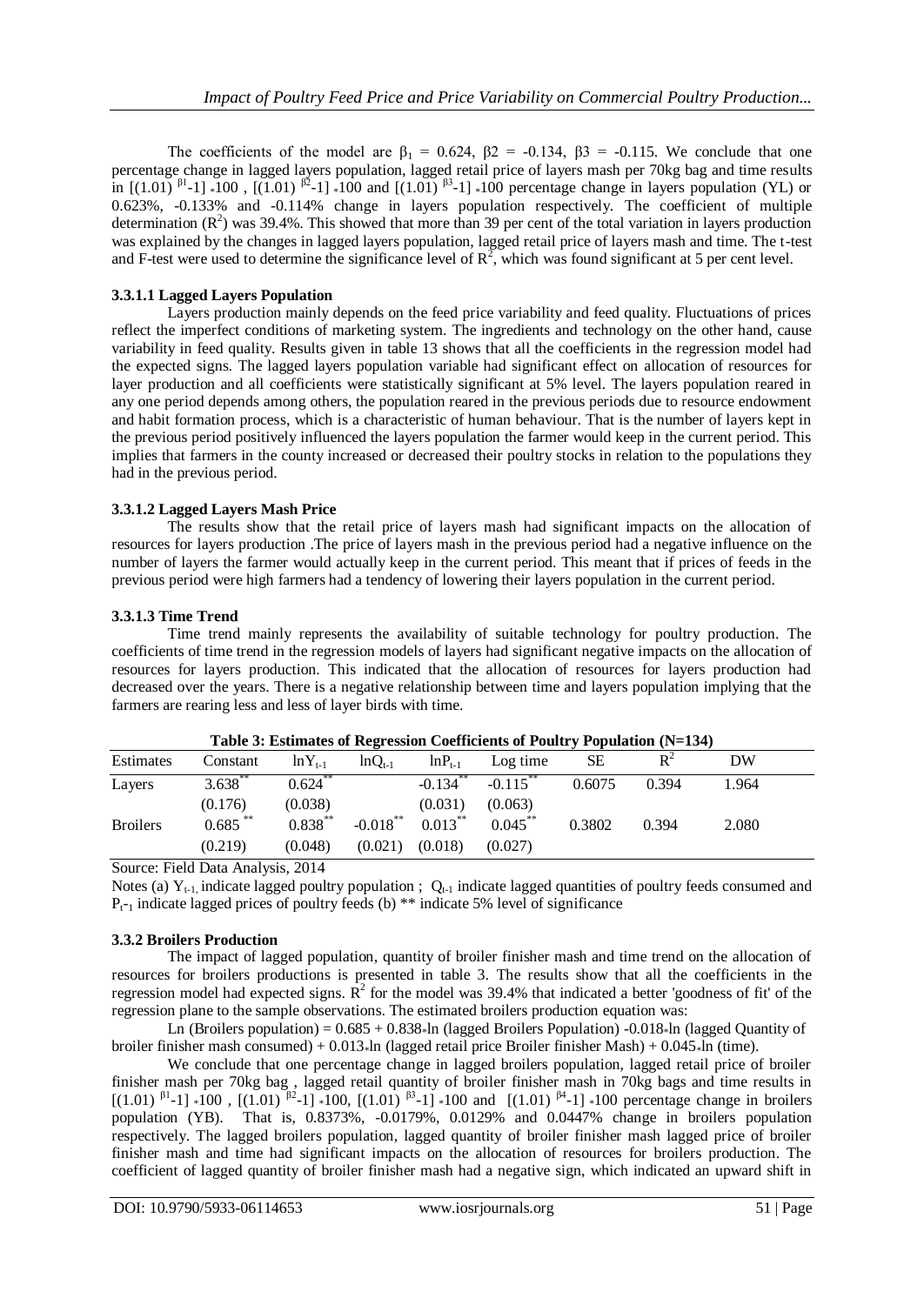the allocation of resources for broilers production. The main reason is that poultry farmers were always motivated to rear broilers if they were assured of stable feed prices, high quality feeds and availability of market for their products and feeds. Time had a significant positive influence on the number of broilers reared by farmers. The reason for this is that most farmers were found to keep an almost constant flock size across the periods. This is consistent with the farmers' claim that broilers are becoming cheaper to keep with time as they mature within 6 weeks.

## **IV. Conclusions**

This study contributes to poultry production literature among smallholder farmers using the case of Kenyan layers and broiler producers. The primary aim of this article is to empirically determine whether poultry feeds price variability confers negative impact to production using econometric modelling.

The results show that the retail price of layers and broiler finisher mash had significant impacts on the allocation of resources for layers and broilers production. The coefficient of lagged prices of layers had a negative sign, which indicated downward shifts in the allocation of resources for the purchase of layers mash for layers production. The coefficient of broiler finisher mash had a positive sign indicating a slight upward shift in its use for broilers production. The main reason was that poultry farmers were always demotivated to rear layers and broilers due to feed price instability. The coefficients of trend variable time were negative for layers and positive for broilers. This showed a downward shift in the allocation of resources for layers production and a slight upward shift for broilers production over the period.

The Nerlovian coefficient of adjustment for layers less 0.376, which means that farmers engaged in layers production were adjusting moderately to the changing levels of price and price variability, feed quality and other factors. Thus, feed millers should adjust the price of layers mash moderately; considering that most farmers are small-scale layers producers, otherwise the farmers will divert their resources to other enterprises that will hinder eggs production in Murang'a County. The coefficient of adjustment for broilers was 0.184. This means that although broiler farmers were adjusting to the changing levels of feed prices, the adjustment was sluggish. Thus, it may be concluded that prices of broiler feeds should be adjusted rapidly along with the demands of broiler meat in the market. Alternatively, the farmers will shift to the production of other animals and deprive the market of broiler meat, whose supply is already low in the County.

The short-run and long-run retail feed price response elasticities for layers mash and broilers finisher mash was inelastic. It implies that a small change in feed prices results into a less than proportionate change in layers and broilers produced. The government and private sector can help farmers increase their poultry production to meet the demands of poultry products in the market. The policy options include public investment in increasing farmers' productivity and access to affordable feeds and products markets, the reduction of poultry feed price fluctuations, stabilizing feed prices and enhancing the farmers' ability to adjust to negative shocks of feed price changes could have major implications for translation of resources into production.

#### **Acknowledgements**

This article is based on a research study conducted for a thesis for Masters of Science in Agribusiness Management and Trade Kenyatta University. The authors gratefully acknowledge technical support and Information from Kenyan Ministry of livestock and Fisheries Development and Kenya National Bureau of Statistics. We thank farmers involved in the survey and the enumerators who collected the data. We further sincerely thank the editor and referees for their useful comments. Any remaining shortcomings are our own.

#### **References**

- [1]. Ajetomobi J.O. and Binuomote, S.O., (2006) "Risk Aversion among Poultry Egg Producers in South western Nigeria." International Journal of Poultry Science. 5 (6): 562-565.
- [2]. Ajetomobi, J Ashagidigbi, W. and Adesiyan A., (2012) "Technical and Allocative Efficiency of Poultry Egg Producers in Nigeria." Agricultural Journal. Volume: 6 Issue: 4: 124 - 130. http://www.medwelljournals.com/fulltext/?doi=aj.2011.124.130. 21/06/2012.
- [3]. Baba, S.S., (2006) Avian Influenza and Family Poultry in Nigeria: Potentials for Rapid spread and continued presence of disease. INFPD Newsletter16(1):4-8 (available at ttp://www.fao.org/ag/againfo/themes/en/infpd/documents/newsletters/Infpd161.pdf).
- [4]. Bamiro, A., Shittu, M. and Olasunkami, O., (2006) "Vertical Integration and Cost Behaviour in Poultry Industry in Ogun and Oyo States of Nigeria." Journal of Agribusiness" Vol. 25 (1) 1–15.
- [5]. Banerjee, A., (2011) "Food, Feed, and Fuel: Transforming the Competition for Grains." Journal of Development and Change. Vol 42 (2): 529–557.
- [6]. FAO, (2010) Commodity Market Review. Rome.
- [7]. GOK, (2001) Ministry of Trade and Industry. Animal Feeds Industry Sub-Sector. Sector Profile and Opportunities for Private Investment. Nairobi: Government Printers.
- [8]. GOK, (2004) Ministry of Agriculture and Ministry of Livestock and Fisheries Development. Strategy for Revitalizing Agriculture. Nairobi. Government Printers.
- [9]. GOK, (2013) Annual Report. Ministry of Agriculture and Ministry of Livestock and Fisheries Development. Nairobi. Government Printers.
- [10]. GOK, (2014) Annual Report. Ministry of Agriculture and Ministry of Livestock and Fisheries Development. Nairobi. Government Printers.